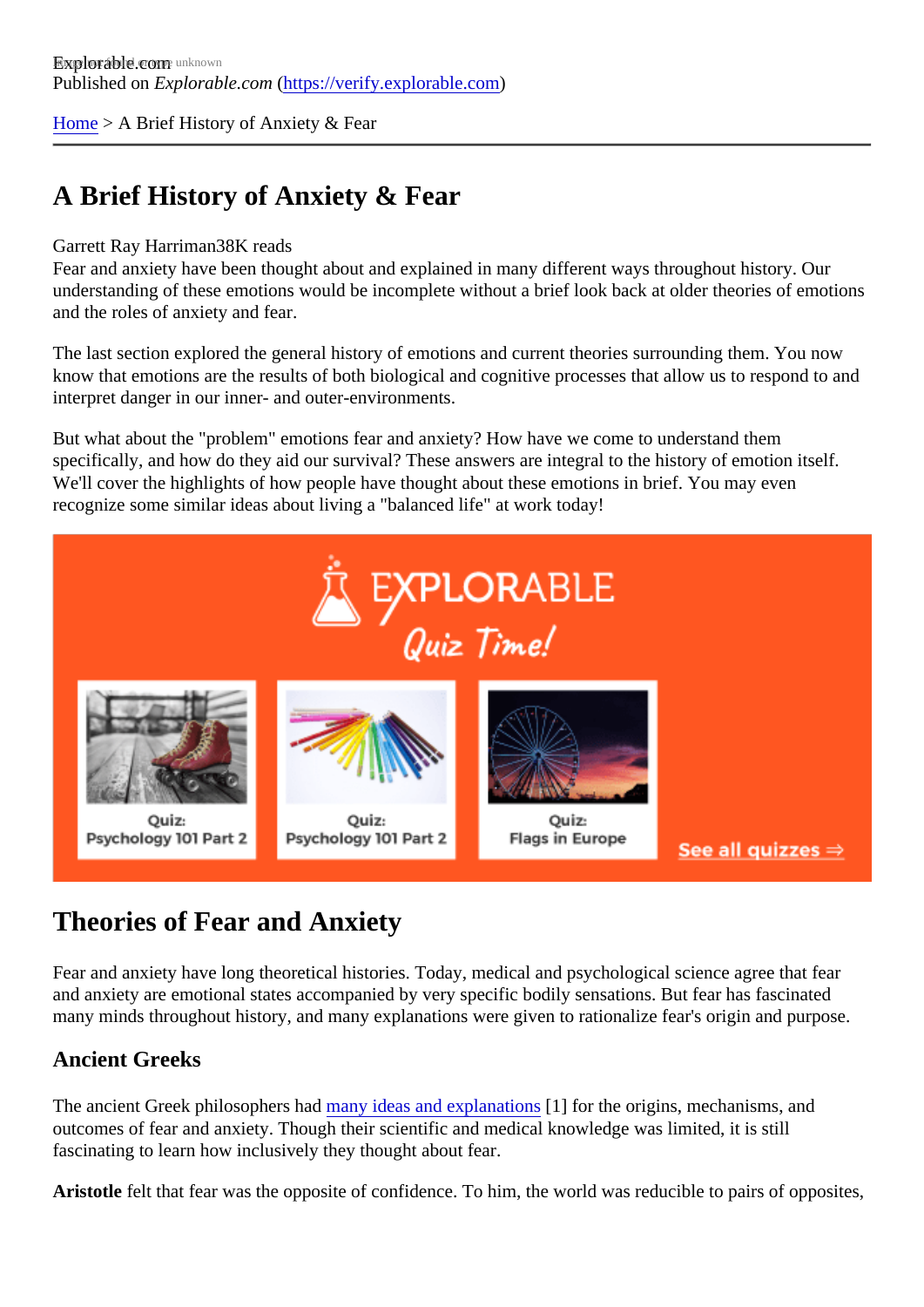(hot and cold, wet and dry). It was also from his school of thought that we associate great men as those w suffer through fear and anxiety. Great men and women are the ones who overcome fear's effects. The cur for fear was to act in virtuous ways, including being courageous. Much in contrast to today's mantras, Aristotle did not advocate the pursuit of "fearlessness." To be fearless was a sign of true "imbalance" of th opposite life pairs discussed earlier. It was considered crazy to not fear the gods and the all-consuming influence they had on the environment.

Aristotle believed fear worked in the body via body heat and blood. An angry person's blood, for instance, was said to radiate away from their heart and cause their angry behaviors and thoughts. Fear was the opposite: blood contracted toward the heart, making the body cold and leading to many of the physical symptoms (trembling, sweating, urinating) that very fearful people experience.

Epicurus was another great fear thinker for his time. Unlike Aristotle, he believed that it was best to avoid and predict fear, not overcome it through virtuous acts. This perspective came from his view that life was composed of tiny particles (atoms) and that the configurations of these atoms in a person's body and soul to unbalanced irreducibles. He felt that the mind, body, and soul were all composed of these atomic sheet which was why fearful thoughts and acts could both feel so painful. He advocated that fearful people's best chance at avoiding fear altogether was to adopt this atomic viewpoint, and thus take their fear away from the power of the gods.

Galen, another Greek thinker, also agreed with the Aristotelean idea of "balances" of opposite elements controlling thoughts and feelings. The goal of existence was to try to reach the ideal "balance" of all these elements to live a fulfilling inner and outer life. To Galen, in cases of extreme fear and anxiety, these balances were so off-kilter that some people suffered fears of imaginary things. He was also very curious about explaining the physical symptoms of fear in terms of these extreme imbalances. For instance, he felt trembling was caused by bearing too heavy of an emotional burden.

#### Medieval Views & the Renaissance

You've seen that the Greeks' view of medicine and mental moods were intimately connected, just as they today. Schools of thought remained largely the same for centuries after. The mechanism from the imbalan and interactions of the elements to imbalances and interactions of atoms in the soul and body held true through the medieval period and the Renaissance.

Medieval doctors and thinkers likewise believed that a person's health and wellness was dictated by their [balance and imbalance of bodily flu](http://ocp.hul.harvard.edu/contagion/humoraltheory.html)it<sup>3</sup>. This system stemmed from the Greeks, specifically Hippocrates (460-370 BCE). In many ways an extension of the irreducible elements of the Greeks, the concept of humors dominated Medieval and parts of Renaissance thinking. The body was thought to be composed of four "humors," or fluids, that determined not only the mental and physical health of people's lives, but their entire dispositions and personalities.

Like the Greek irreducibles, an "imbalance" of certain humors over others determined how prone you were to certai[n temperaments and medical conditi](https://en.wikipedia.org/wiki/Humorism)ons The four humors were black bile (elancholic, sad or depressed), yellow/red bile foleric, easily angered or disturbed) blood manufaction and courageous), and phlegm h (egmatic calm and patient). We still use these terms today when speaking in generaliteis of personality and disposition!

Based on this humoric approach, fear and anxiety, and their related consequences of mood and body, we not interpreted as caused by life experiences or outside factors. You were simply fearful or anxious becaus that was your temperament, you specific humoric configuration. Doctors of the era prescribed changes in environment, diet, and even bloodletting to try to restore the humor balance of people afflicted with an overabundance or scarcity of a certain type.